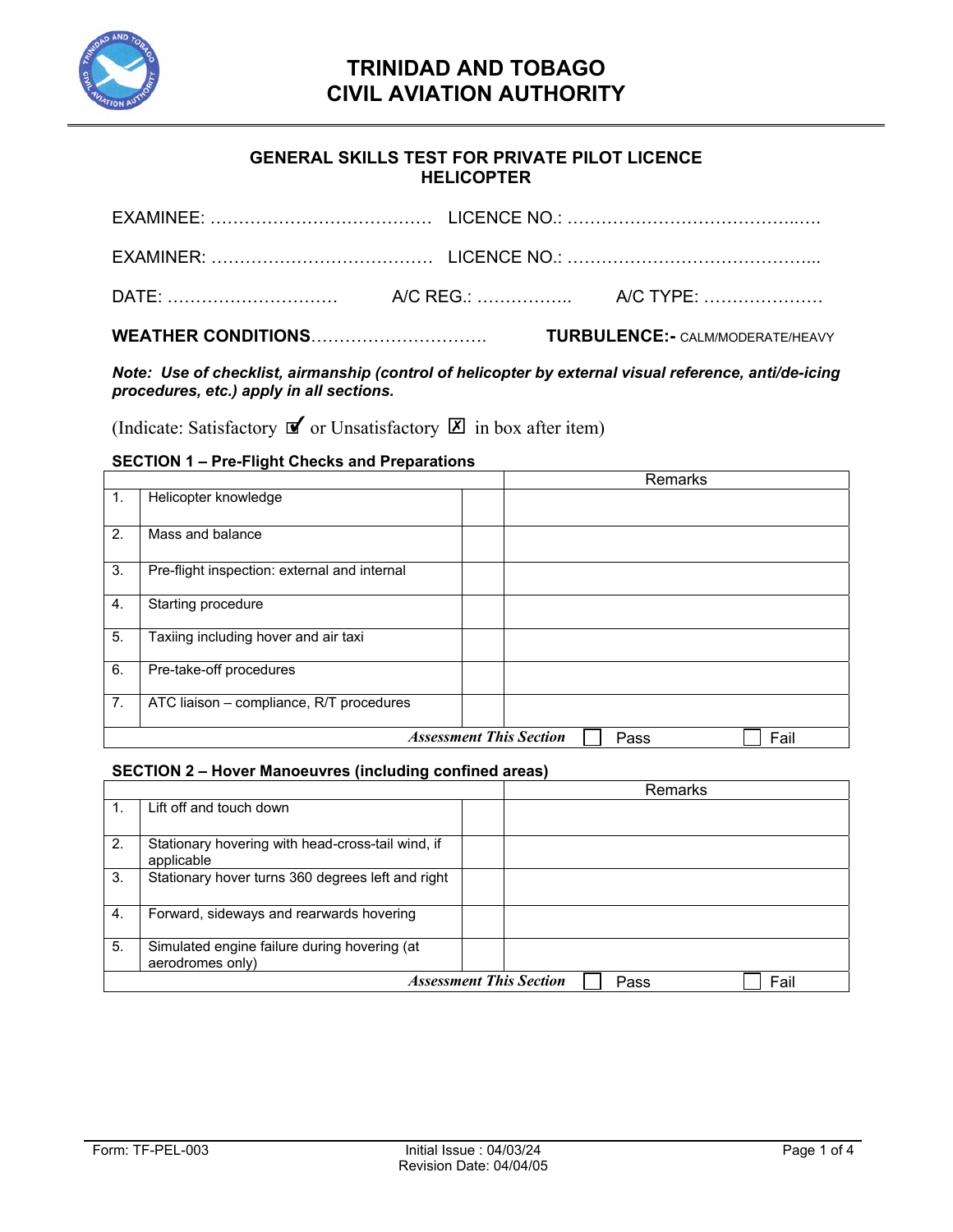

#### **SECTION 3 – Take offs (including from unprepared sites AND confined areas)**

|                                |                                                                                      |  |      | Remarks |
|--------------------------------|--------------------------------------------------------------------------------------|--|------|---------|
|                                | Take offs (various profiles)                                                         |  |      |         |
| 2.                             | Simulated engine failure during take off (at<br>aerodromes only)                     |  |      |         |
| -3.                            | After T/O checks, departure procedure, ATC<br>liaison and compliance, R/T procedures |  |      |         |
| <b>Assessment This Section</b> |                                                                                      |  | Pass | Fail    |

### **SECTION 4 – Flight Procedures and Manoeuvres**

|                |                                                |                                | Remarks |      |  |
|----------------|------------------------------------------------|--------------------------------|---------|------|--|
|                | Climbing and descending turns on to specified  |                                |         |      |  |
|                | headings                                       |                                |         |      |  |
| 2 <sub>1</sub> | Level flight, control of heading, altitude and |                                |         |      |  |
|                | speed                                          |                                |         |      |  |
| 3.             | Level turns with 30 degrees bank, 180 degrees  |                                |         |      |  |
|                | left and right, visually and 180 degrees level |                                |         |      |  |
|                | turns by sole reference to instruments         |                                |         |      |  |
|                |                                                | <b>Assessment This Section</b> | Pass    | Fail |  |

#### **SECTION 5 – Navigation**

|    |                                                                                 |  |  | Remarks |  |
|----|---------------------------------------------------------------------------------|--|--|---------|--|
|    | Navigation at various altitudes, map reading                                    |  |  |         |  |
| 2. | Altitude, speed, heading control, observation<br>of airspace, altimeter setting |  |  |         |  |
| 3. | Observation of weather conditions,<br>assessment of trends, diversion planning  |  |  |         |  |
| 4. | Monitoring of flight progress, flight log, fuel<br>usage, instrument monitoring |  |  |         |  |
| 5. | Use of radio navigation aids                                                    |  |  |         |  |
|    | <b>Assessment This Section</b><br>Fail<br>Pass                                  |  |  |         |  |

#### **SECTION 6 – Approach and Landings, (including to unprepared sites and confined areas)**

|    |                                                |  | Remarks |  |  |  |
|----|------------------------------------------------|--|---------|--|--|--|
| 1. | Arrival procedures, altimeter setting, checks  |  |         |  |  |  |
| 2. | ATC liaison and compliance, R/T<br>procedures  |  |         |  |  |  |
| 3. | Landings (various profiles)                    |  |         |  |  |  |
| 4. | Quick stops from different speeds              |  |         |  |  |  |
| 5. | Descent in autorotation                        |  |         |  |  |  |
| 6. | Autorotative landing (at aerodromes only)      |  |         |  |  |  |
|    | Action after flight                            |  |         |  |  |  |
|    | <b>Assessment This Section</b><br>Fail<br>Pass |  |         |  |  |  |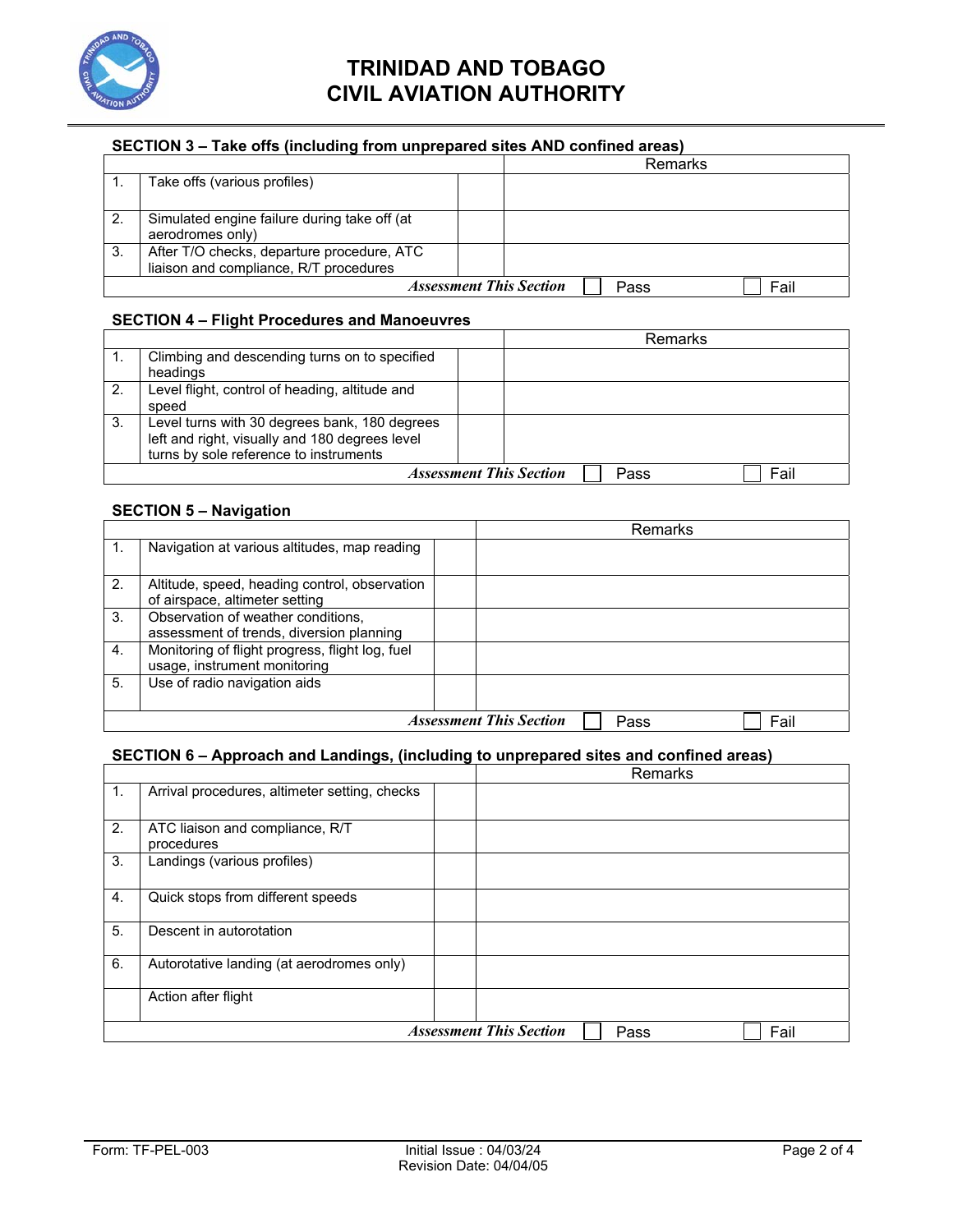

#### **SECTION 7 – Abnormal and Emergency Procedures (simulated where appropriate)**

|                                                                                                                                                                                                     |                                                                                         |  | Remarks                                        |  |  |
|-----------------------------------------------------------------------------------------------------------------------------------------------------------------------------------------------------|-----------------------------------------------------------------------------------------|--|------------------------------------------------|--|--|
| $\mathbf{1}$ .                                                                                                                                                                                      | Engine                                                                                  |  |                                                |  |  |
| 2.                                                                                                                                                                                                  | Fuel system                                                                             |  |                                                |  |  |
| 3.                                                                                                                                                                                                  | Electrical system                                                                       |  |                                                |  |  |
| 4.                                                                                                                                                                                                  | Hydraulic system (if relevant)                                                          |  |                                                |  |  |
| 5.                                                                                                                                                                                                  | Main and Tail rotor system                                                              |  |                                                |  |  |
| 6.                                                                                                                                                                                                  | Other abnormal and emergency procedures<br>as outlined in the appropriate Flight Manual |  |                                                |  |  |
|                                                                                                                                                                                                     |                                                                                         |  | <b>Assessment This Section</b><br>Fail<br>Pass |  |  |
| <b>RESULT:</b>                                                                                                                                                                                      |                                                                                         |  |                                                |  |  |
| I, the undersigned, duly appointed by the Director General of Civil Aviation to conduct the above<br>has successfully/unsuccessfully completed the required checks.<br>Candidates Log Book signed □ |                                                                                         |  |                                                |  |  |
|                                                                                                                                                                                                     | Examiner                                                                                |  | yy/mm/dd                                       |  |  |

#### **GUIDELINES FOR THE SKILLS TEST**

(1) An applicant for a skill test for the Private Pilot Licence shall have received instruction on the same class/type of aircraft to be used for the skill test. The applicant shall be permitted to choose to take the test on a single-engine aircraft or, subject to the experience requirement in these Regulations or 70 hours flight time as pilot-in-command, on a helicopter as applicable. The aircraft used for the skill test shall meet the requirements for training aircraft and approved by the Authority. The administrative arrangements for confirming the applicant's suitability to take the test, including disclosure of the applicant's training record to the examiner, will be determined by the Authority.

(2) An applicant shall pass sections 1 through 5 of the skill test and section 6 if a multi-engine aircraft is used. If any item in a section is failed, that section is failed. Failure in more than one section will require the applicant to take the entire test again. An applicant failing only one section shall take the

failed section again. Failure in any section of the re-test, including those sections that have been passed on a previous attempt, will require the applicant to take the entire test again. All sections of the skill test shall be completed within sixty days.

(3) Further training may be required following any one failed skill test. Failure to achieve a pass in all sections of the test in two attempts will require further training as determined by the Authority. There is no limit to the number of skill tests that may be attempted.

Conduct of Test

(4) The Authority will provide the Flight Examiner with adequate safety advice to ensure that the test is conducted safely.